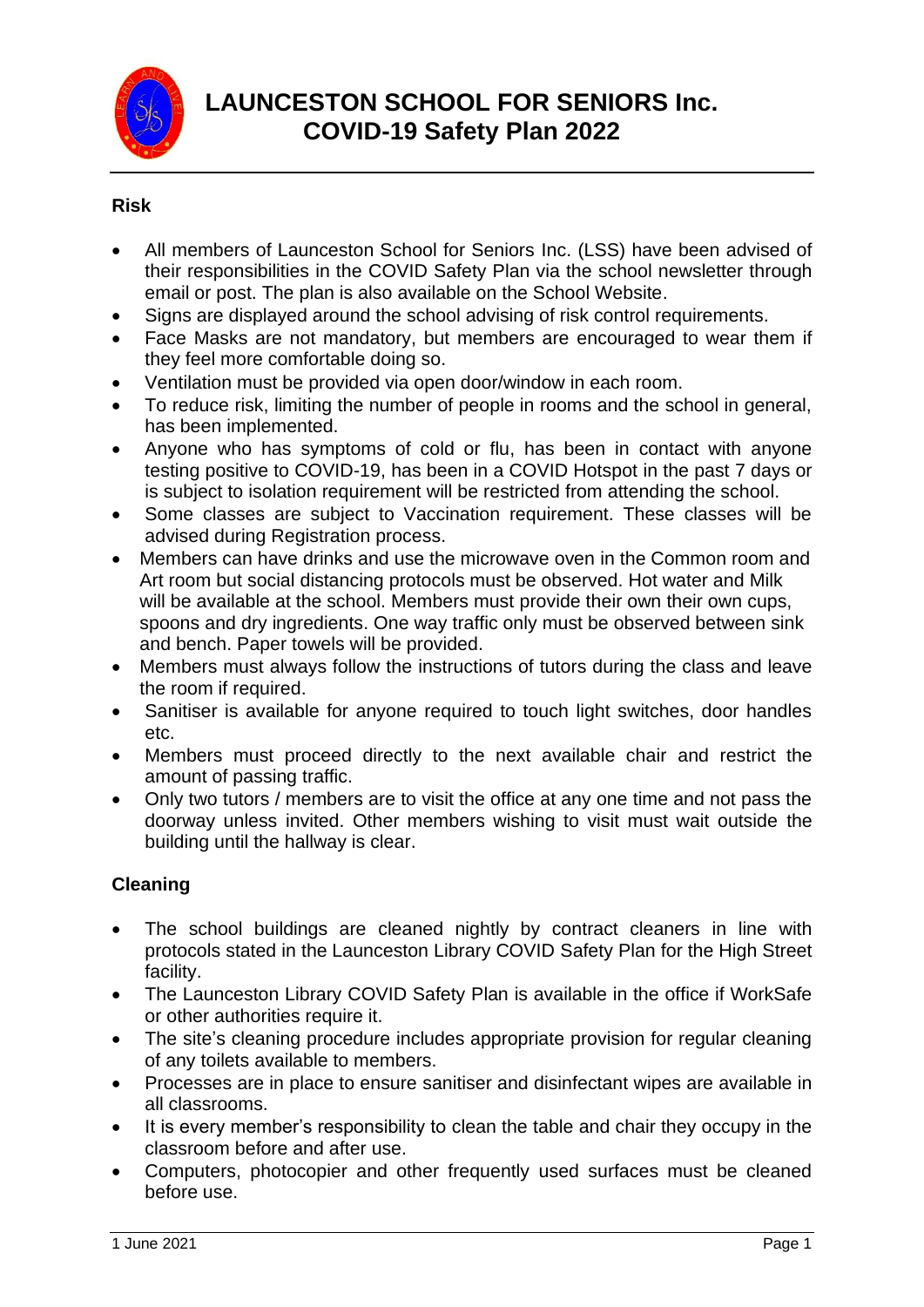# **Hygiene**

- All tutors are aware that persons who are unwell or subject to an isolation order must not enter the premises or must leave the premises as soon as symptoms are identified.
- Members will be asked to leave the premises if they display symptoms of COVID-19.
- Signs are in place to remind members of appropriate hygiene requirements.
- Hand sanitisers are available at the main door, the common room, outside room 1 and outside the office. Sanitiser Wipes are available in all rooms.
- Face Masks must be worn indoors in line with Tas Health protocols.
- Personal sanitiser bottles are available in rooms for use after touching door handles, light switches etc.
- Soap is available in the toilets for use when using the facilities. Waiting for cubicles is only permitted in the hallway outside and social distancing must be observed.

## **Physical Distancing**

- Signs are in place to encourage physical distancing.
- 2 members can sit at each table while classes are in progress. There will be 9 class tables in rooms 2,3.4 and the art room. 7 class tables in room 1
- When not seated social distancing must be maintained.
- When moving about in the classroom it will not be possible to maintain 1.5 metres so members must move past other members as quickly as possible.
- If more than one member is waiting for admittance to a room, they must maintain physical distancing.
- Workers or office staff must knock on the door without entering the classroom and the tutor or class co-ordinator must move outside the room to converse.

# **Track and Trace**

- Tutors or class co-ordinators must ensure they have a current class list before commencing each class.
- Tutors or class co-ordinators must call the class list to confirm who attends each class.
- Classes using guest speakers must include speakers on class list.
- There must be no more than 18 people in room 2,3,4 and the art room, 14 in room 1 and 45 in the halls at Invermay and Mayfield.
- If space permits, school members not on the class list may attend a class but their name must be added to the list for that class.
- The completed class list must be left in the box provided on the table outside the office at the end of each class to be copied and held on record. The class lists can be retrieved from the same location prior to the next class. These records will be available to WorkSafe or other authorities on request.
- Classes conducted at venues other than High Street should email their class lists to [admin@lss.org.au](mailto:admin@lss.org.au) as soon as possible after their class.